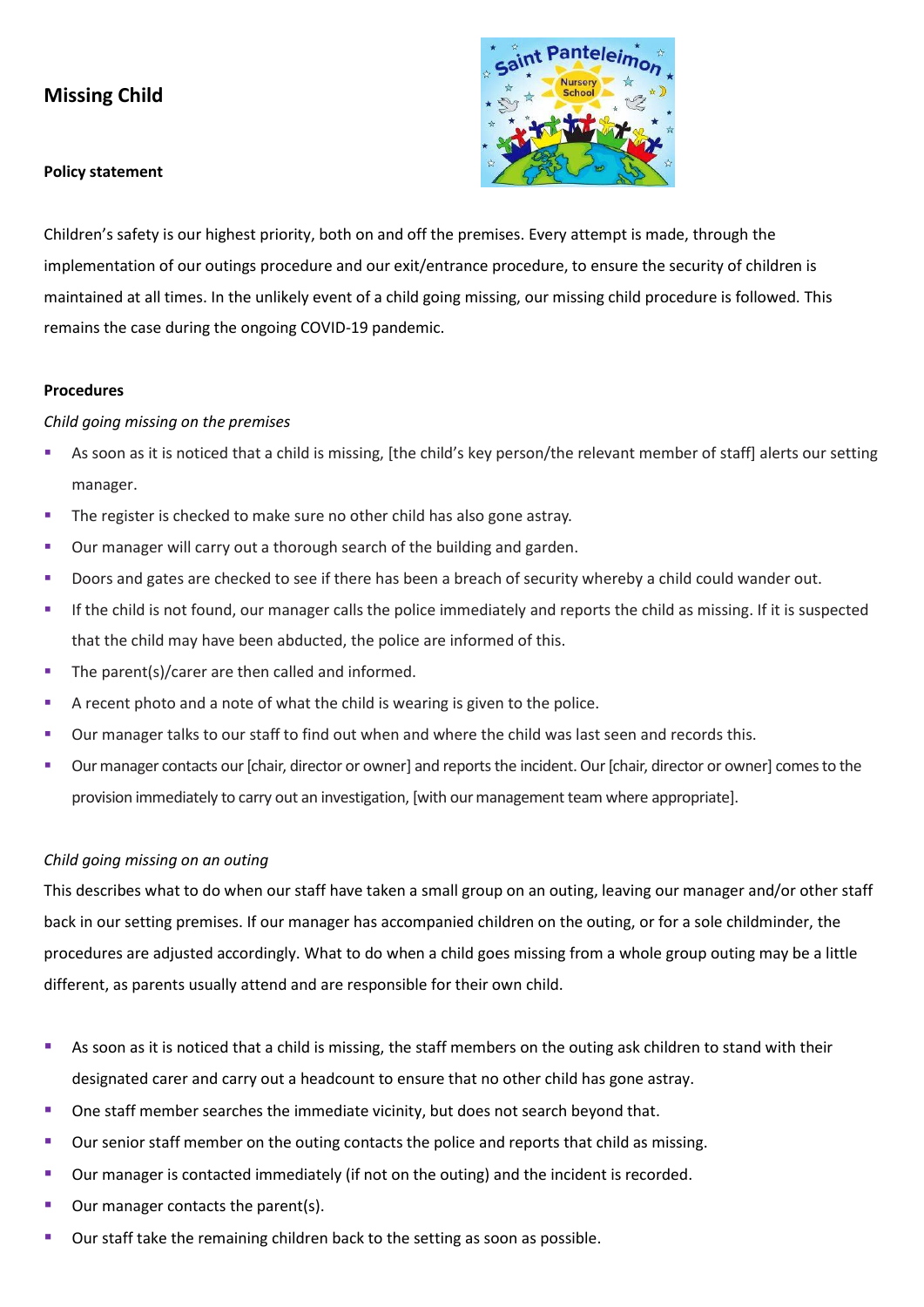- According to the advice of the police, a senior member of staff, or our manager where applicable, should remain at the site where the child went missing and wait for the police to arrive.
- A recent photo and a description of what the child is wearing is given to the police.
- Our manager/owner immediately carries out an investigation together with our management team, where appropriate.
- Our staff keep calm and do not let the other children become anxious or worried.

## *The investigation*

- Ofsted are informed as soon as possible and kept up-to-date with the investigation.
- Our manager/owner, carries out a full investigation, taking written statements from all our staff and volunteers who were present.
- Our manager, together with another representative of our management team speaks with the parent(s) and explains the process of the investigation.
- The parent(s) may also raise a complaint with us or Ofsted.
- Each member of staff present writes an incident report detailing:
	- **-** The date and time of the incident.
	- **-** Where the child went missing from e.g. the setting or an outing venue.
	- **-** Which staff/children were in the premises/on the outing and the name of the staff member who was designated as responsible for the missing child.
	- **-** When the child was last seen in the premises/or on the outing, including the time it is estimated that the child went missing.
	- **-** What has taken place in the premises or on the outing since the child went missing.
	- **-** The report is counter-signed by the senior member of staff and the date and time added.
- A conclusion is drawn as to how the breach of security happened.
- If the incident warrants a police investigation, all our staff co-operate fully. In this case, the police will handle all aspects of the investigation, including interviewing staff and parents. Children's social care may be involved if it seems likely that there is a child protection issue to address.
- **·** In the event of disciplinary action needing to be taken, Ofsted are advised.
- The insurance provider is informed.

# *Managing people*

- Missing child incidents are very worrying for all concerned. Part of managing the incident is to try to keep everyone as calm as possible.
- Our staff will feel worried about the child, especially the key person or the designated carer responsible for the safety of that child for the outing. They may blame themselves and their feelings of anxiety and distress will rise as the length of time the child is missing increases.
- They may be the understandable target of parental anger and they may be afraid. Our manager ensures that any staff under investigation are not only fairly treated, but receive support while feeling vulnerable.